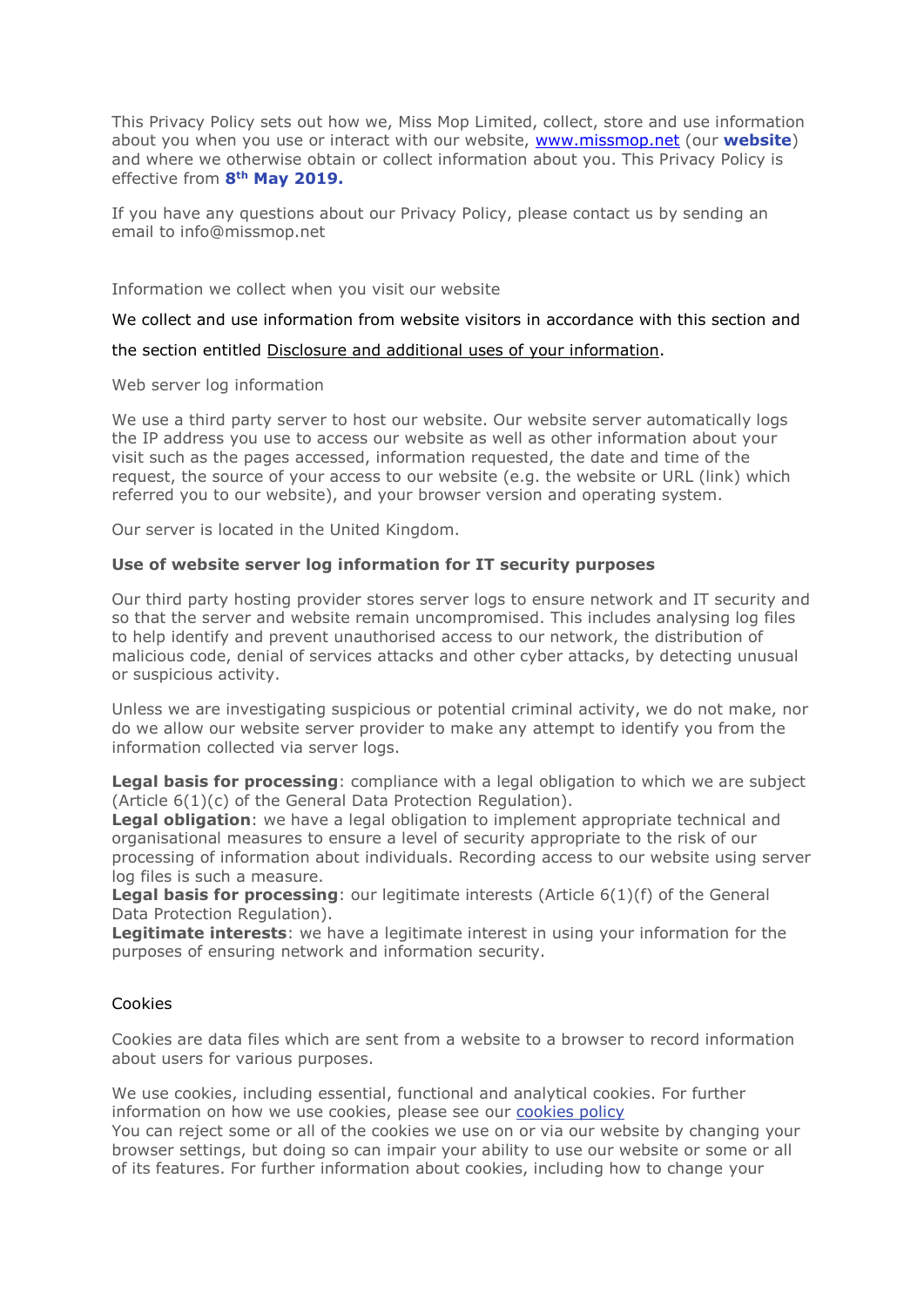browser settings and other ways in which you can reject cookies, please visit [www.allaboutcookies.org](http://www.allaboutcookies.org/) or see our [cookies](https://gdprprivacypolicy.org/cookies-policy/) policy.

Information we collect when you contact us

We collect and use information from individuals who contact us in accordance with this section and the section entitled Disclosure and additional uses of your information.

# Email

When you send an email to the email address displayed on our website, we collect your email address and any other information you provide in that email (such as your name, telephone number and the information contained in any signature block in your email).

**Legal basis for processing:** our legitimate interests (Article 6(1)(f) of the General Data Protection Regulation)

**Legitimate interest(s)**: responding to enquiries and messages we receive and keeping records of correspondence.

## **Transfer and storage of your information**

We use a third party email provider to store emails you send us. Our third party email provider is based in the xxx.

Emails you send us will be stored outside the European Economic Area on our third party email provider's servers in the United States of America. For further information and safeguards used, please see the section of this privacy policy entitled Transfers of your information outside the European Economic Area.

## Contact Form

When you contact us using our contact form, we collect the following information: your name, email address and any information you include in the message field. We also collect your company name if you provide it.

If you do not provide the mandatory information required by our contact form, you will not be able to submit the contact form and we will not receive your enquiry.

**Legal basis for processing:** our legitimate interests (Article 6(1)(f) of the General Data Protection Regulation)

**Legitimate interest(s)**: responding to enquiries and messages we receive and keeping records of correspondence.

# **Transfer and storage of your information**

Messages you send us via our contact form will be stored on our web servers in the UK and also transferred to our email provider's servers outside the European Economic Area.

For further information about the safeguards used when your information is transferred outside the European Economic Area, see the section of this privacy policy below entitled Transfers of your information outside the European Economic Area.

# Phone

When you contact us by phone, we collect your phone number and any information provide to us during your conversation with us. We do not record phone calls.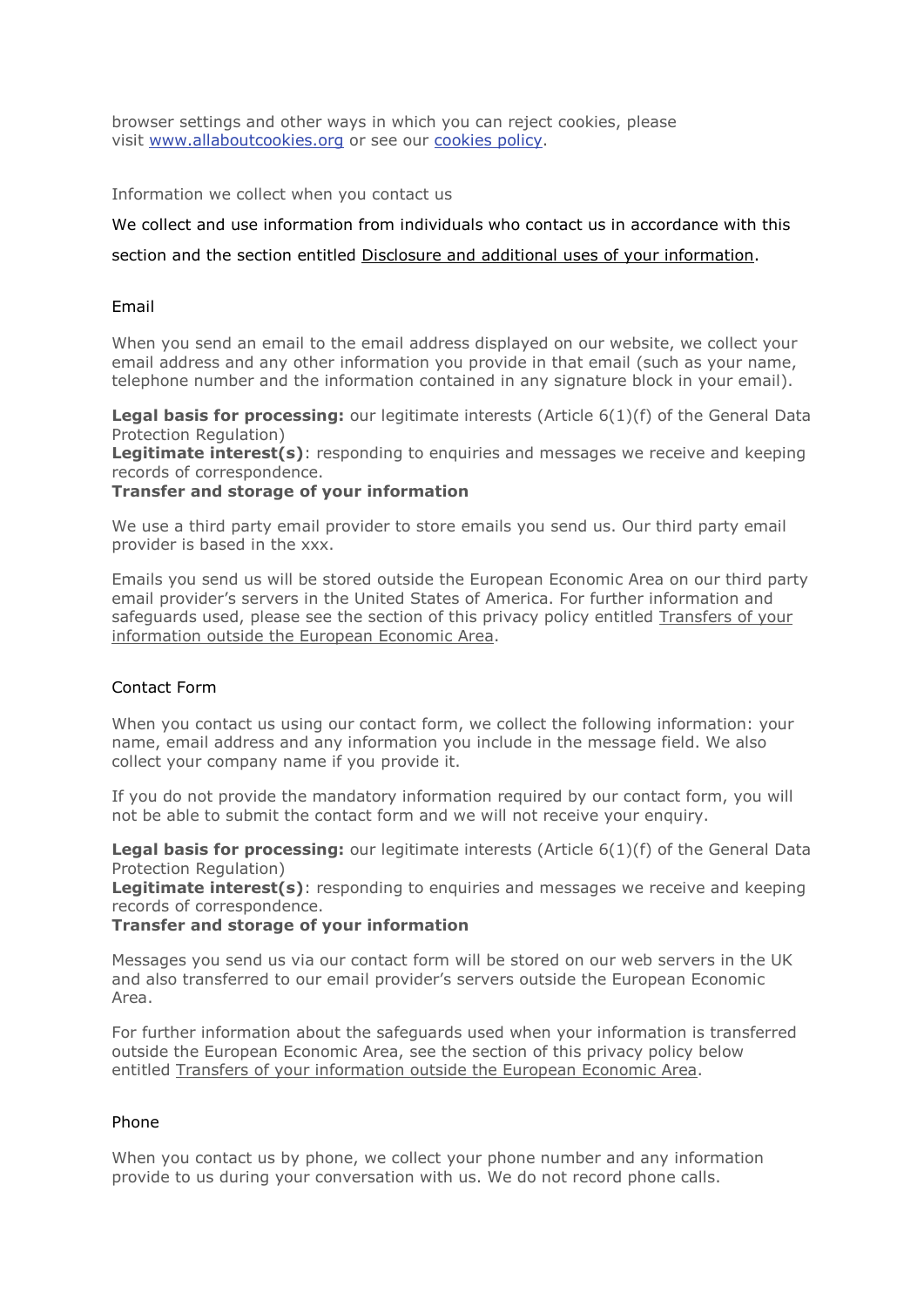**Legal basis for processing:** our legitimate interests (Article 6(1)(f) of the General Data Protection Regulation)

**Legitimate interest(s)**: responding to enquiries and messages we receive and keeping records of correspondence.

## **Transfer and storage of your information**

Information about your call, such as your phone number and the date and time of your call, is processed by our third party telephone service provider and stored in the United Kingdom.

## Post

If you contact us by post, we will collect any information you provide to us in any postal communications you send us.

**Legal basis for processing:** our legitimate interests (Article 6(1)(f) of the General Data Protection Regulation)

**Legitimate interest(s)**: responding to enquiries and messages we receive and keeping records of correspondence.

# **Transfer and storage of your information**

Information you send us by post is stored in the United Kingdom.

Disclosure and additional uses of your information

### This section sets out the circumstances in which will disclose information about you to

third parties and any additional purposes for which we use your information.

#### Disclosure of your information to service providers

We use a number of third parties to provide us with services which are necessary to run our business or to assist us with running our business and who process your information for us on our behalf. These include the following:

- Email provider
- Self-employed cleaners
- Providers of specialist cleaning services (ovens, carpets)
- IT service providers
- Hosting provider

Our service providers are located in the United Kingdom.

Your information will be shared with these service providers only where necessary to enable us to run our business.

#### Disclosure of your information for legal reasons

## **Indicating possible criminal acts or threats to public security to a competent authority**

If we suspect that criminal or potential criminal conduct has been occurred, we will in certain circumstances need to contact an appropriate authority, such as the police. This could be the case, for instance, if we suspect that a fraud or a cyber crime has been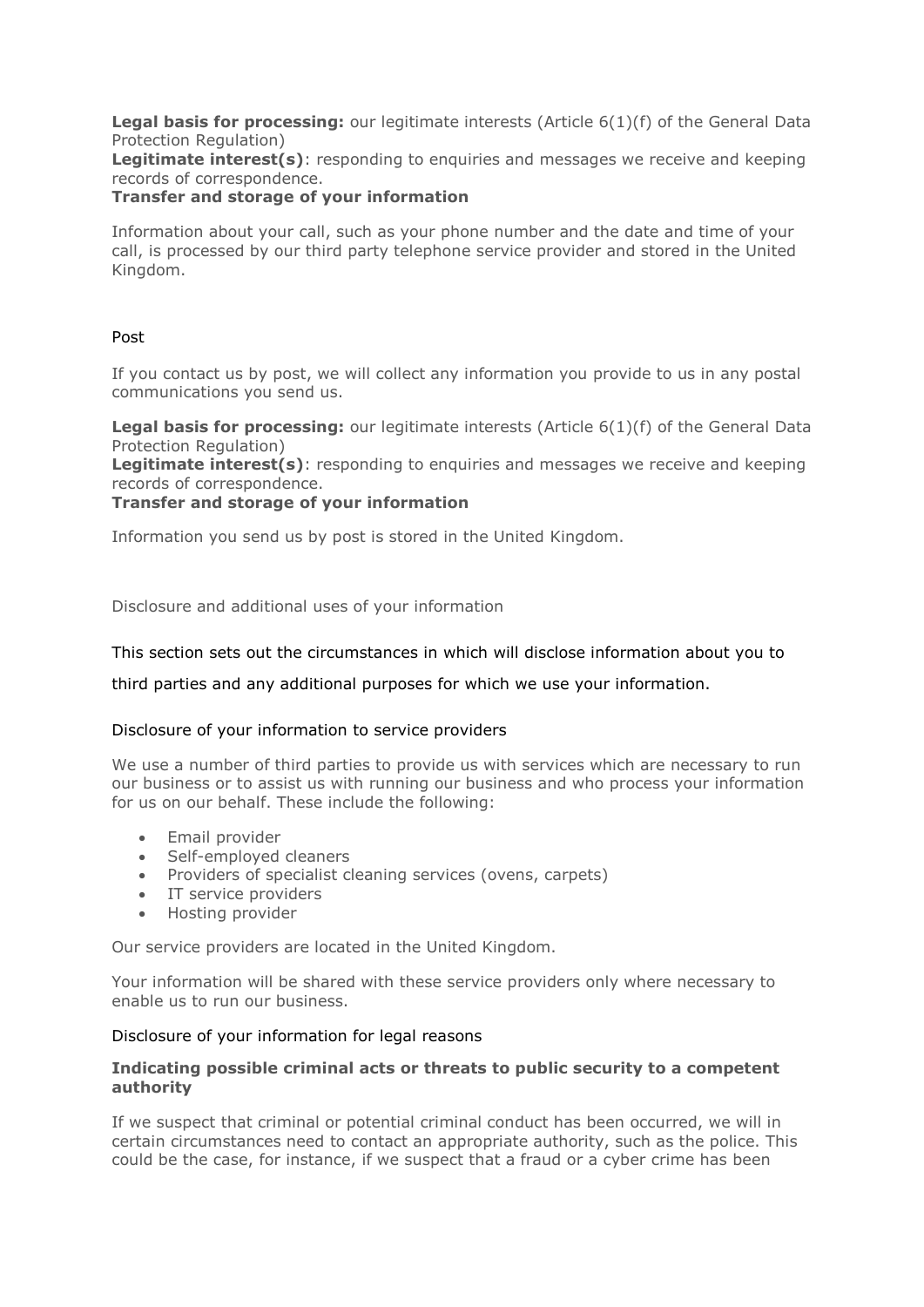committed or if we receive threats or malicious communications towards us or third parties.

We will generally only need to process your information for this purpose if you were involved or affected by such an incident in some way.

**Legal basis for processing:** our legitimate interests (Article 6(1)(f) of the General Data Protection Regulation).

**Legitimate interests:** preventing crime or suspected criminal activity (such as fraud). **In connection with the enforcement or potential enforcement our legal rights**

We will use your information in connection with the enforcement or potential enforcement of our legal rights, including sharing information with debt collection agencies if you do not pay amounts owed to us when you are contractually obliged to do so. Our legal rights may be contractual (where we have entered into a contract with you) or non-contractual (such as legal rights that we have under copyright law or tort law).

**Legal basis for processing**: our legitimate interests (Article 6(1)(f) of the General Data Protection Regulation).

**Legitimate interest:** enforcing our legal rights and taking steps to enforce our legal rights.

#### **In connection with a legal or potential legal dispute or proceedings**

We may need to use your information if we are involved in a dispute with you or a third party for example, either to resolve the dispute or as part of any mediation, arbitration or court resolution or similar process.

**Legal basis for processing:** our legitimate interests (Article 6(1)(f) of the General Data Protection Regulation).

**Legitimate interest(s):** resolving disputes and potential disputes.

### **For ongoing compliance with laws, regulations and other legal requirements**

We will use and process your information in order to comply with legal obligations to which we are subject. For example, we may need to disclose your information pursuant to a court order or subpoena if we receive one or to the National Crime Agency in connection with suspected or potential money laundering matters.

**Legal basis for processing:** compliance with a legal obligation (Article 6(1)(c) of the General Data Protection Regulation).

**Legal obligation(s):** legal obligations to disclose information which are part of the laws of England and Wales or if they have been integrated into the United Kingdom's legal framework (for example in the form of an international agreement which the United Kingdom has signed).

**Legal basis for processing:** our legitimate interests (Article 6(1)(f) of the General Data Protection Regulation).

**Legitimate interest:** where the legal obligations are part of the laws of another country and have not been integrated into the United Kingdom's legal framework, we have a legitimate interest in complying with these obligations.

#### Disclosure of your information to other third parties

We disclose your information to other third parties in specific circumstances, as set out below.

#### **Providing information to Google Inc.**

Google collects information through our use of Google Analytics on our website. Google uses this information, including IP addresses and information from cookies, for a number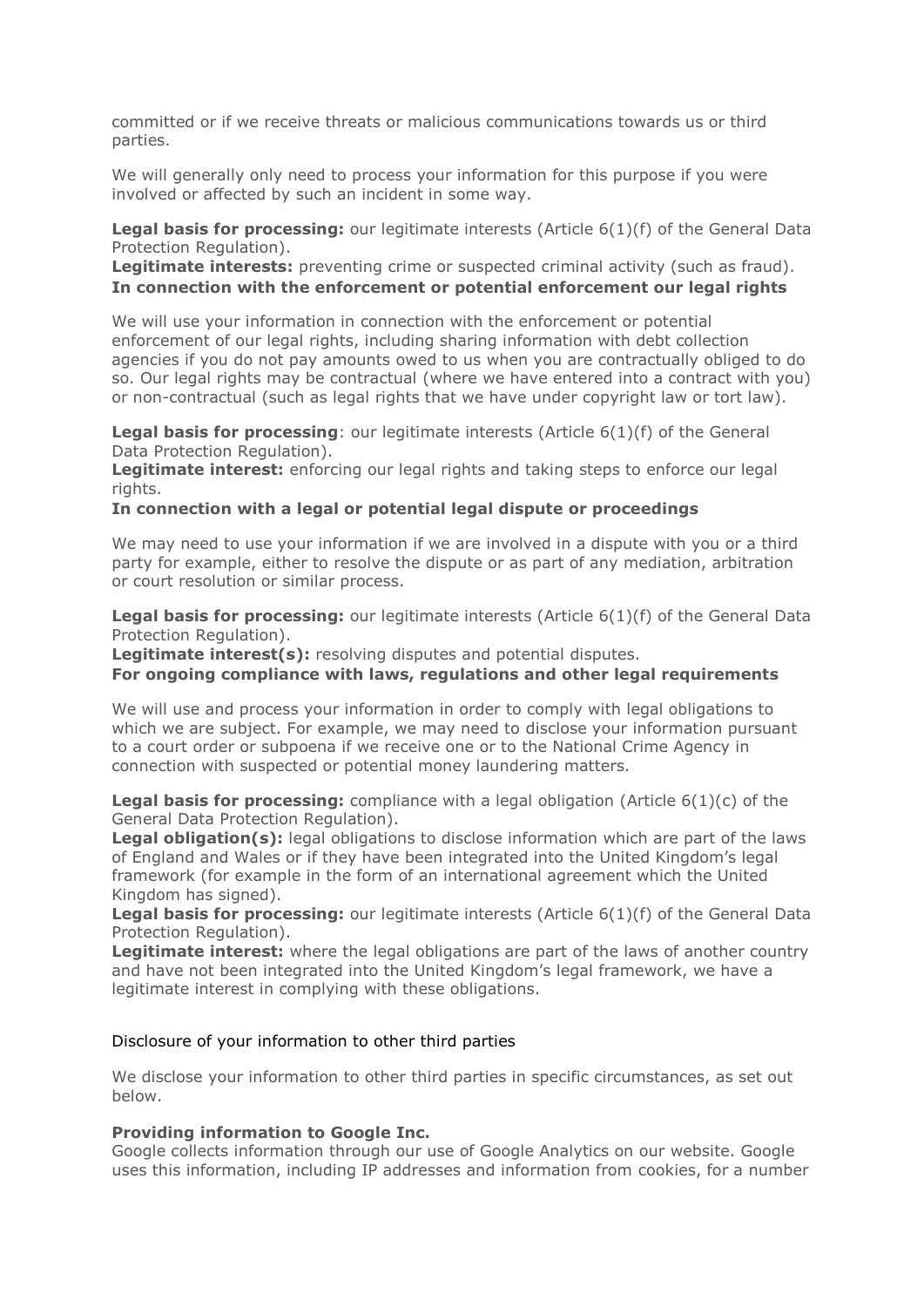of purposes, such as improving its Google Analytics service. Information is shared with Google on an aggregated and anonymised basis. To find out more about what information Google collects, how it uses this information and how to control the information sent to Google, please see the [partners](https://www.google.com/policies/privacy/partners/) page of Google's privacy policy **Legal basis for processing:** our legitimate interests (Article 6(1)(f) of the General Data Protection Regulation).

**Legitimate interest(s):** meeting our contractual obligations to Google under our Google [Analytics](https://www.google.com/analytics/terms/us.html) Terms of Service and allowing the Google Analytics to work on our website

You can opt out of Google Analytics by installing the browser plugin [here](https://tools.google.com/dlpage/gaoptout)

**Sharing your information with a prospective or actual purchaser or seller in the context of a business or asset sale or acquisition by us, a merger or similar business combination event, whether actual or potential**

**Legal basis for processing:** legitimate interests (Article 6(1)(f) of the General Data Protection Regulation).

**Legitimate interest(s):** sharing your information with a prospective purchaser, seller or similar person in order to allow such a transaction to take place.

**Sharing your information with third parties, which are either related to or associated with the running of our business, where it is necessary for us to do so. These third parties include our accountants, advisors, affiliates, business partners, independent contractors, and insurers**

Further information on each of these third parties is set out below.

**Legal basis for processing:** our legitimate interests (Article 6(1)(f) of the General Data Protection Regulation).

**Legitimate interest:** running and managing our business efficiently. Accountants

We share information with our accountants for tax purposes. For example, we share invoices we issue and receive with our accountants for the purpose of completing tax returns and our end of year accounts.

Our accountants are located in the United Kingdom.

#### Advisors

Occasionally, we obtain advice from advisors, such as accountants, financial advisors, lawyers and other specialists. We will share your information with these third parties only where it is necessary to enable these third parties to be able to provide us with the relevant advice.

Our advisors are located in the United Kingdom.

#### Affiliates

Affiliates are individuals or entities we work with to promote our business by various means, including by advertising our services on their websites, for example. Our affiliates can be in in any industry, sector or sub-sector. Affiliates will share information with us and we will share information with them where you have expressed an interest in our products or services.

Our affiliates are located in the United Kingdom.

#### Business partners

Business partners are businesses we work with which provide goods and services which are complementary to our own or which allow us to provide goods or services which we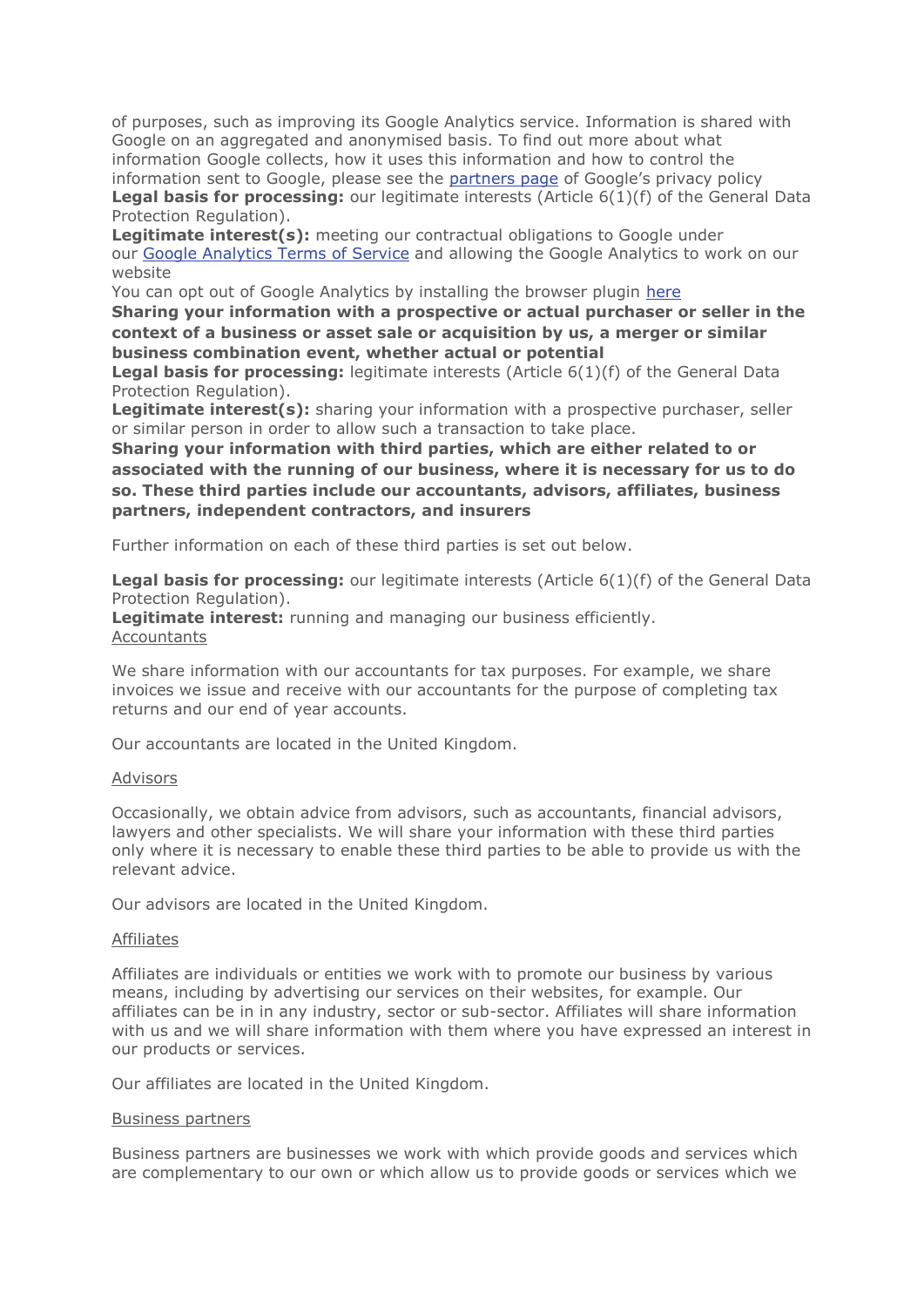could not provide on our own. We share information with our business partners where you have requested services which they provide whether independently from, or in connection with or own services.

Our business partners are located in the United Kingdom.

### Independent contractors

Occasionally, we use independent contractors in our business. Your information will be shared with independent contractors only where it is necessary for them to perform the function we have hired them perform in relation to our business.

Our independent contractors are located in the United Kingdom.

### **Insurers**

We will share your information with our insurers where it is necessary to do so, for example in relation to a claim or potential claim we receive or make or under our general disclosure obligations under our insurance contract with them.

Our insurers are located in the United Kingdom.

How long we retain your information

This section sets out how long we retain your information. We have set out specific

retention periods where possible. Where that has not been possible, we have set out the

criteria we use to determine the retention period.

## Specific retention periods

**Order information**: when you place an order for services, we retain that information for a minimum period of six years following the end of the financial year in which you placed your order, in accordance with our legal obligation to keep records for tax purposes under paragraph 6, Schedule 11 of the Value Added Tax Act 1994.

**Correspondence and enquiries**: when you make an enquiry or contact us by email or via our contact form, we will retain your information for as long as it takes to respond to and resolve your enquiry, and for 6 further month(s), after which point we will delete your information.

## Criteria for determining retention periods

In any other circumstances, we will retain your information for no longer than necessary, taking into account the following:

• the purpose(s) and use of your information both now and in the future (such as whether it is necessary to continue to store that information in order to continue to perform our obligations under a contract with you or to contact you in the future);

• whether we have any legal obligation to continue to process your information (such as any record-keeping obligations imposed by relevant law or regulation);

• whether we have any legal basis to continue to process your information (such as your consent);

• how valuable your information is (both now and in the future);

• any relevant agreed industry practices on how long information should be retained;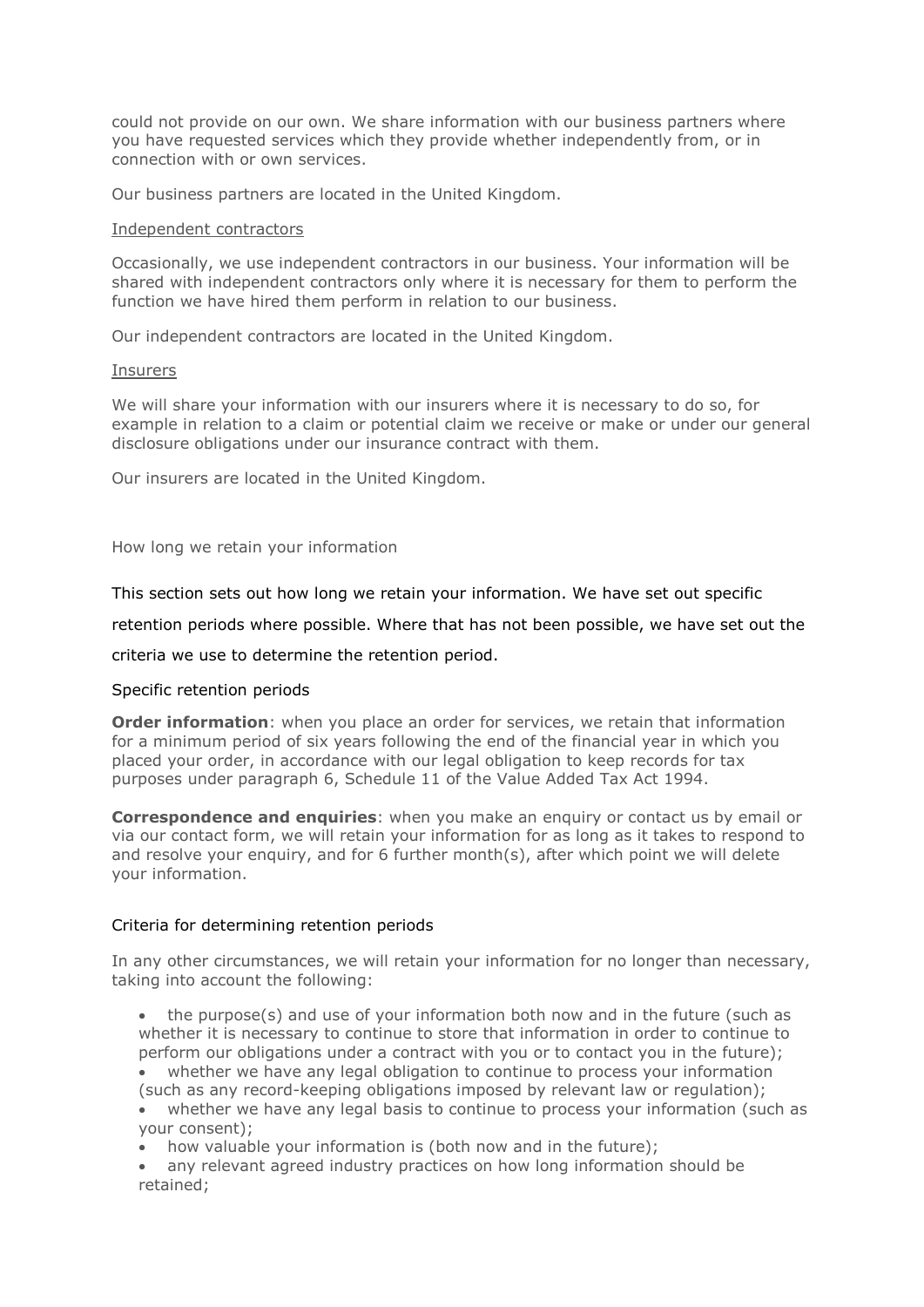- the levels of risk, cost and liability involved with us continuing to hold the information;
- how hard it is to ensure that the information can be kept up to date and accurate; and
- any relevant surrounding circumstances (such as the nature and status of our relationship with you).

How we secure your information

# Measures taken to secure your information

We take appropriate technical and organisational measures to secure your information and to protect it against unauthorised or unlawful use and accidental loss or destruction, including:

- only sharing and providing access to your information to the minimum extent necessary, subject to confidentiality restrictions where appropriate, and on an anonymised basis wherever possible;
- using secure servers to store your information:
- verifying the identity of any individual who requests access to information prior to granting them access to information; and
- using Secure Sockets Layer (SSL) software or other similar encryption technologies to encrypt any payment transactions you make on or via our website.

# Transmission of information to use via email

Transmission of information over the internet is not entirely secure, and if you submit any information to us over the internet (whether by email, via our website or any other means), you do so entirely at your own risk.

We cannot be responsible for any costs, expenses, loss of profits, harm to reputation, damages, liabilities or any other form of loss or damage suffered by you as a result of your decision to transmit information to us by such means.

Your rights in relation to your information

## Your rights

Subject to certain limitations on certain rights, you have the following rights in relation to your information, which you can exercise by writing to Miss Mop Limited or sending an email to [info@missmop.net:](mailto:info@missmop.net)

- **to request access to your information** and information related to our use and processing of your information;
- **to request the correction or deletion** of your information;
- **to request that we restrict our use** of your information;

• **to receive information which you have provided to us in a structured, commonly used and machine-readable format** (e.g. a CSV file) and the right to have that information transferred to another data controller (including a third party data controller);

• **to object to the processing of your information for certain purposes** (for further information, see the section below entitled Your right to object to the processing of your information); and

• **to withdraw your consent to our use of your information** at any time where we rely on your consent to use or process that information. Please note that if you withdraw your consent, this will not affect the lawfulness of our use and processing of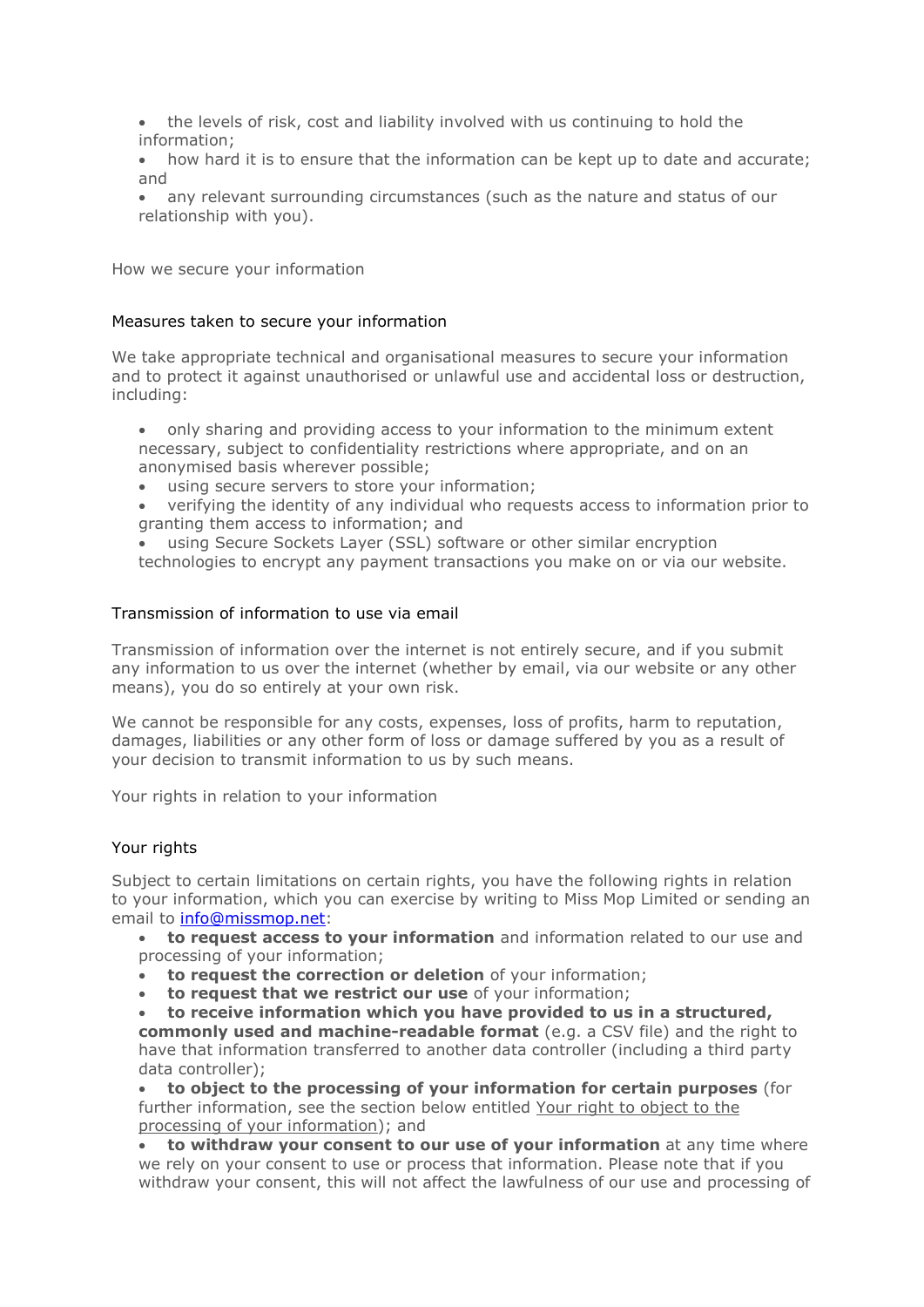your information on the basis of your consent before the point in time when you withdraw your consent.

In accordance with Article 77 of the General Data Protection Regulation, you also have the **right to lodge a complaint with a supervisory authority**, in particular in the Member State of your habitual residence, place of work or of an alleged infringement of the General Data Protection Regulation.

For the purposes of the UK, the supervisory authority is the Information Commissioner's Office (ICO).

### Further information about your rights

The above rights are provided in summary form only and certain limitations apply to many of these rights. For further information about your rights in relation to your information, including any limitations which apply, please visit the following pages on the ICO's website:

- Guide To The General Data Protection [Regulation](https://ico.org.uk/for-organisations/guide-to-the-general-data-protection-regulation-gdpr/individual-rights/)
- Is My [Information](https://ico.org.uk/for-the-public/is-my-information-being-handled-correctly/) Being Handled Correctly

You can also find out further information about your rights, as well as information on any limitations which apply to those rights, by reading the underlying legislation contained in Articles 12 to 22 and 34 of the General Data Protection Regulation

## Verifying your identity when you request access to your information

Where you request access to your information, we are required by law to use all reasonable measures to verify your identity before doing so.

These measures are designed to protect your information and to reduce the risk of identity fraud, identity theft or general unauthorised access to your information.

## **How we verify your identity**

Where we possess appropriate information about you on file, we will attempt to verify your identity using that information.

If it is not possible to identity you from such information, or if we have insufficient information about you, we may require original or certified copies of certain documentation in order to be able to verify your identity before we are able to provide you with access to your information.

We will be able to confirm the precise information we require to verify your identity in your specific circumstances if and when you make such a request.

Your right to object to the processing of your information

#### Your right to object

You have the following rights in relation to your information, which you may exercise by writing to Miss Mop Limited or sending an email to info@missmop.net:

• to object to us using or processing your information where we use or process it in order to **carry out a task in the public interest or for our legitimate interests**,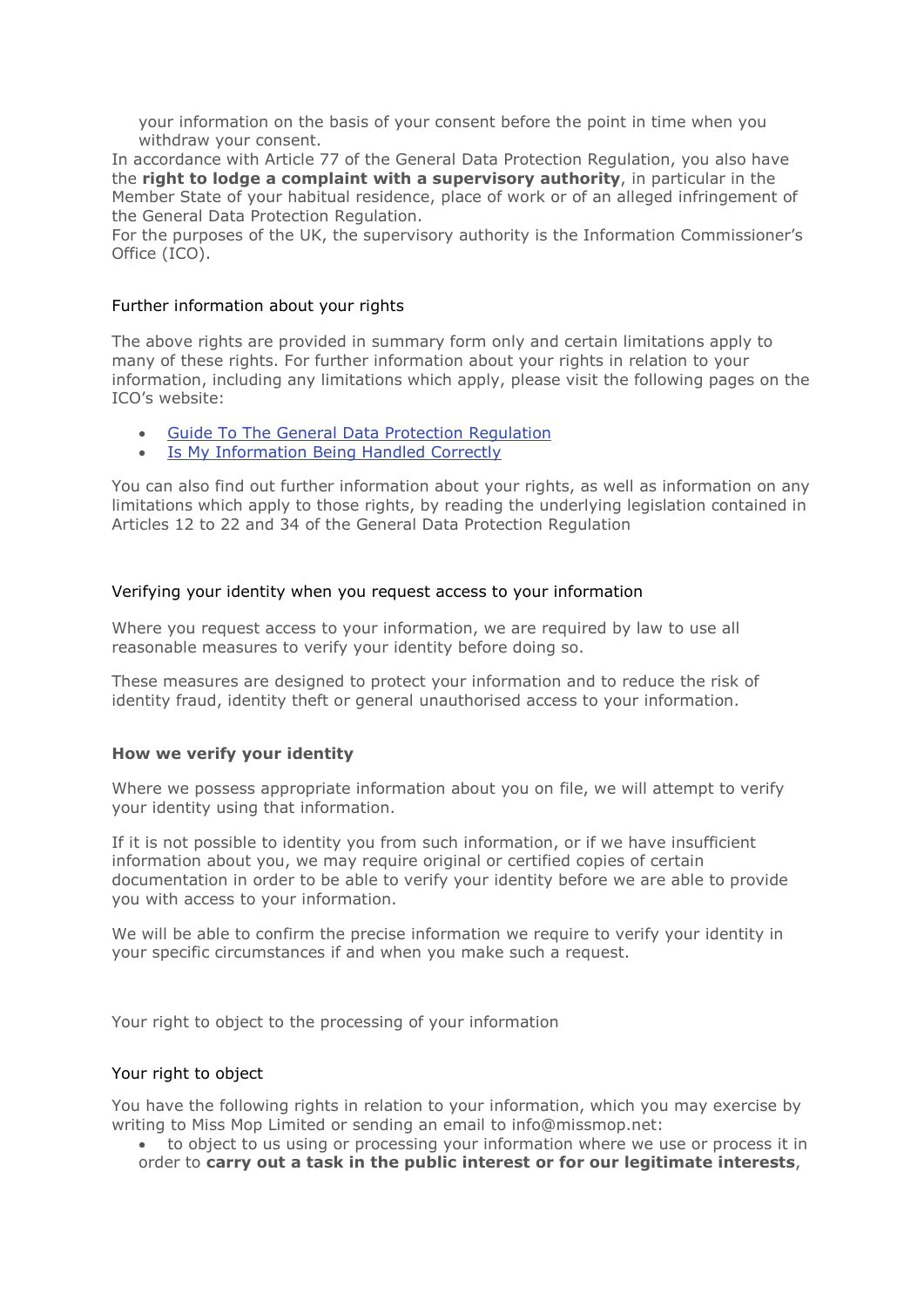including 'profiling' (i.e. analysing or predicting your behaviour based on your information) based on any of these purposes; and

• to object to us using or processing your information for **direct marketing purposes** (including any profiling we engage in that is related to such direct marketing).

You may also exercise your right to object to us using or processing your information for direct marketing purposes by:

• **clicking the unsubscribe link** contained at the bottom of any marketing email we send to you and following the instructions which appear in your browser following your clicking on that link;

• **sending an email** to [info@missmop.net,](mailto:info@missmop.net) asking that we stop sending you

marketing communications or by including the words "OPT OUT". For more information on how to object to our use of information collected from cookies and similar technologies, please see the section entitled How to accept or reject cookies in our cookies policy

Sensitive Personal Information

## What is sensitive personal information

'Sensitive personal information' is information about an individual that reveals their racial or ethnic origin, political opinions, religious or philosophical beliefs, or trade union membership, genetic information, biometric information for the purpose of uniquely identifying an individual, information concerning health or information concerning a natural person's sex life or sexual orientation.

Our policy on sensitive personal information

We do not knowingly or intentionally collect sensitive personal information from individuals, and you must not submit sensitive personal information to us.

If, however, you inadvertently or intentionally transmit sensitive personal information to us, you will be considered to have explicitly consented to us processing that sensitive personal information under Article 9(2)(a) of the General Data Protection Regulation. We will use and process your sensitive personal information for the purposes of deleting it.

## Changes to our privacy policy

#### Minor changes

Where we make minor changes to our Privacy Policy, we will update our Privacy Policy with a new effective date stated at the beginning of it. Our processing of your information will be governed by the practices set out in that new version of the Privacy Policy from its effective date onwards.

#### Major changes

Where we make major changes to our Privacy Policy or intend to use your information for a new purpose or a different purpose than the purposes for which we originally collected it, we will notify you by email (where possible) or by posting a notice on our website.